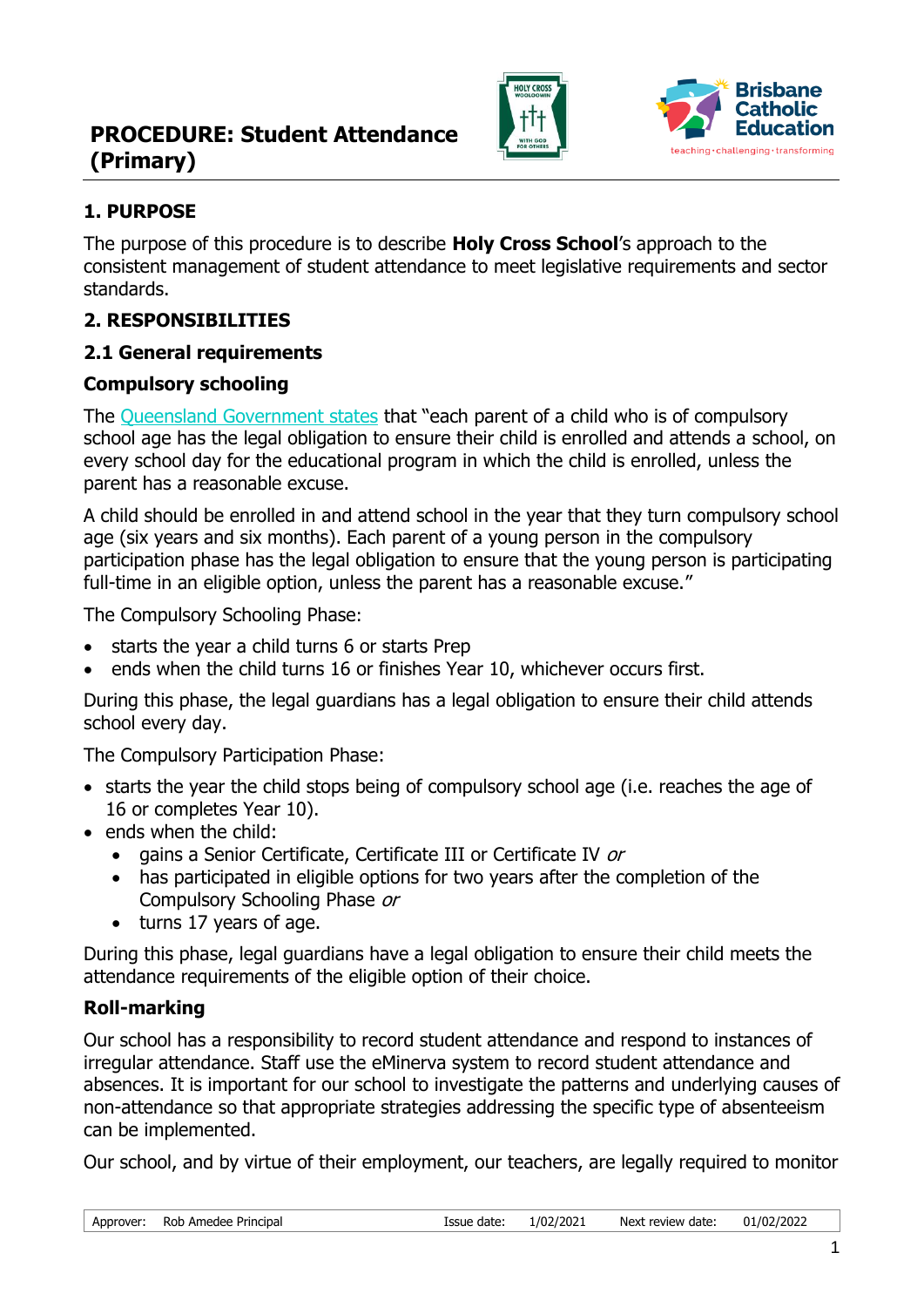



and record attendance of students in their care on a daily basis, whether absent or present in class, on excursion or at a school-based activity.

#### **Student attendance level**

Students, legal guardians, and staff will work together to ensure all students meet the school expectation of 90% or above attendance and zero unexplained absences.

90% attendance equates to 5 days absence per term and 10 days absence per semester.

| <b>Role</b>                                     | <b>Responsibilities</b>                                                                                                                                                                                                                                                                                                                                                                                                                                                                                                                                                                                                                                                                                                                                                                                                                 |
|-------------------------------------------------|-----------------------------------------------------------------------------------------------------------------------------------------------------------------------------------------------------------------------------------------------------------------------------------------------------------------------------------------------------------------------------------------------------------------------------------------------------------------------------------------------------------------------------------------------------------------------------------------------------------------------------------------------------------------------------------------------------------------------------------------------------------------------------------------------------------------------------------------|
| Principal                                       | coordinate and implement this procedure<br>$\bullet$<br>manage student attendance in consultation with the school<br>$\bullet$<br>community<br>engage with families to proactively promote high levels of<br>$\bullet$<br>student attendance<br>monitor non-attendance and re-engage students in partnership<br>$\bullet$<br>with legal guardians<br>ensure compliance of data entry in alignment with eMinerva<br>$\bullet$<br>requirements<br>ensure staff are made aware of the BCE Student Attendance<br>$\bullet$<br>policy and this procedure and ensure a copy of this procedure is<br>provided to relief staff (i.e. published on School Portal)<br>record and report attendance data in annual reviews<br>$\bullet$<br>ensure relief staff are entered into WSS timesheets in order to<br>$\bullet$<br>gain access to eMinerva |
|                                                 | ensure eMinerva training is part of the induction process for new<br>$\bullet$<br>staff and annual training for existing staff                                                                                                                                                                                                                                                                                                                                                                                                                                                                                                                                                                                                                                                                                                          |
| Staff with roll-<br>marking<br>responsibilities | ensure data is entered into eMinerva in an accurate and timely<br>$\bullet$<br>manner, at least twice per day<br>any student absent from school without explanation requires<br>$\bullet$<br>same day follow up and reporting to legal guardians on the day<br>of the absence<br>follow up on eMinerva notifications of unexplained absences<br>٠<br>inform Principal of unexplained or $3+$ days of absence                                                                                                                                                                                                                                                                                                                                                                                                                            |

### **3. PROCEDURE**

| <b>Activity</b>           | <b>Requirement</b>                                                                                                                                               |
|---------------------------|------------------------------------------------------------------------------------------------------------------------------------------------------------------|
| <b>Attendance Marking</b> | Attendance will be marked for all students each morning and<br>afternoon by the class teachers<br>• The Administration Officer will check this has been done for |

Approver: Rob Amedee Principal Issue date: 1/02/2021 Next review date: 01/02/2022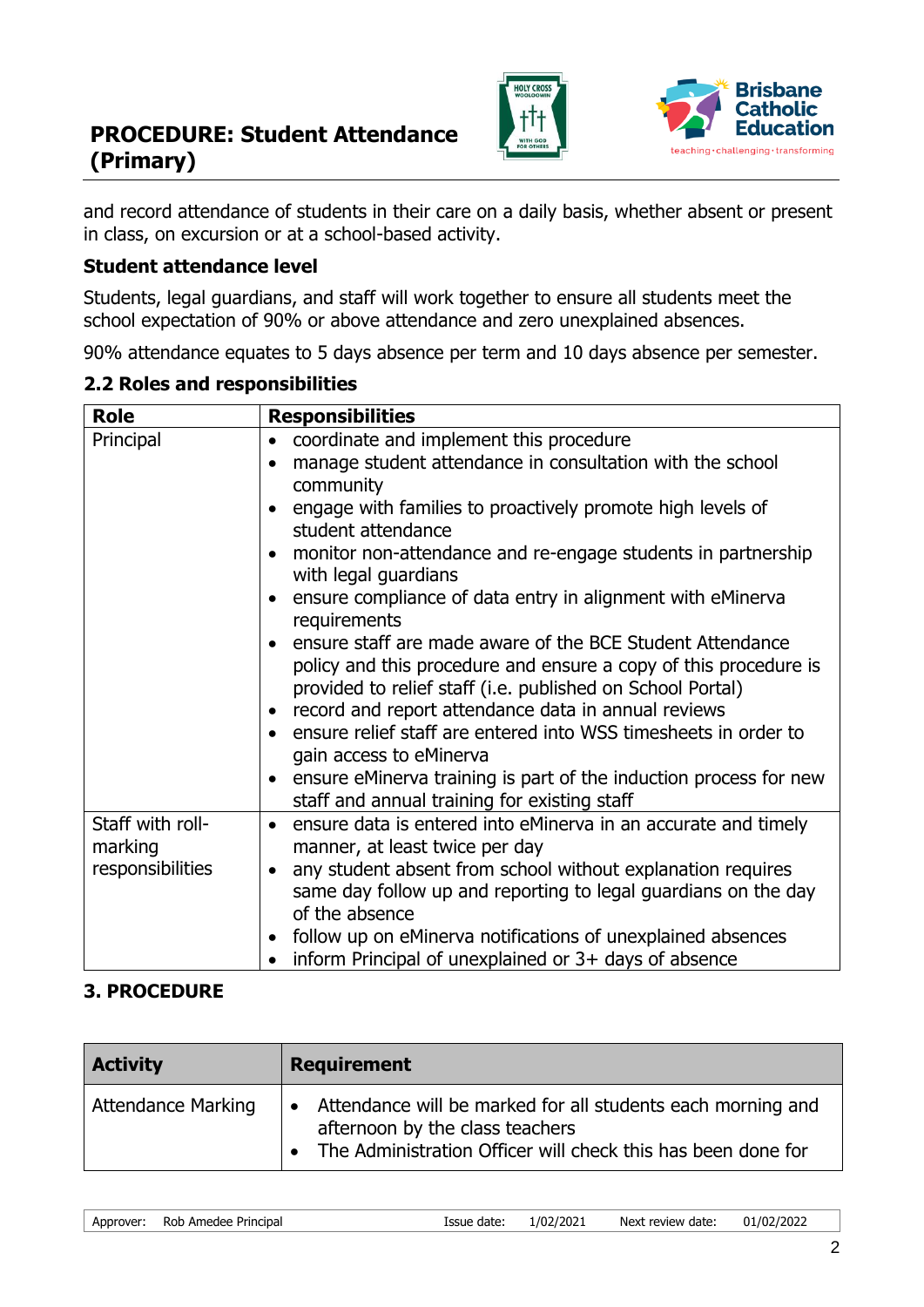



| <b>Activity</b>                   | <b>Requirement</b>                                                                                                                                                                                                                                                                                                                                                                                                                                                                                                                                                                                                                                                                                                                                                                                                                                                     |  |
|-----------------------------------|------------------------------------------------------------------------------------------------------------------------------------------------------------------------------------------------------------------------------------------------------------------------------------------------------------------------------------------------------------------------------------------------------------------------------------------------------------------------------------------------------------------------------------------------------------------------------------------------------------------------------------------------------------------------------------------------------------------------------------------------------------------------------------------------------------------------------------------------------------------------|--|
|                                   | classes at 9.15am and 3.00 pm daily<br>A phone call will be made to the teacher if the class roll is not<br>marked on time<br>An email will be sent to the teacher for a class roll not marked<br>The Principal will be advised of unmarked and incorrectly<br>marked rolls<br>Incorrectly marked rolls will be corrected by the teacher<br>responsible for the class                                                                                                                                                                                                                                                                                                                                                                                                                                                                                                  |  |
| Present Categories in<br>eMinerva | Students who are:<br>$\bullet$<br>in class will be marked 'Present - In Class'<br>$\circ$<br>in an alternate learning activity will be marked<br>$\circ$<br>'Present - Alternate Learning Activity'<br>with Guidance Counsellors will be marked as<br>$\circ$<br>'Present - In-School Appointment'<br>in sick bay will have their attendance category<br>$\circ$<br>changed to 'Present $-$ In Sick Bay' by the office<br>personnel<br>participating in activities (excursion; camps etc.) will<br>be marked accordingly by the teacher responsible<br>for the activity<br>These attendance categories must not be changed, unless<br>the student is present in class and then the category should<br>be changed to 'Present - In Class'<br>Students will only be marked as 'Present – Not Required to<br>$\bullet$<br>Attend' upon instruction from School Leadership |  |
| Absent Categories in<br>eMinerva  | Students who are:<br>not in class, and notification has not been received<br>from a legal guardian, will be marked 'Absent<br>Unexplained'<br>not in class, and notification has been received from a<br>$\circ$<br>legal guardian, will be marked 'Absent – Explained'<br>When marking the roll, if teachers have received written<br>information from the legal guardians regarding a student's<br>absence from school, the teacher will enter the details<br>(including absence category) into a log in eMinerva<br>If the legal guardians have informed the office of the absence,<br>the Administration Officer will enter these details into a log in<br>eMinerva<br>Teachers should enter any information regarding future                                                                                                                                      |  |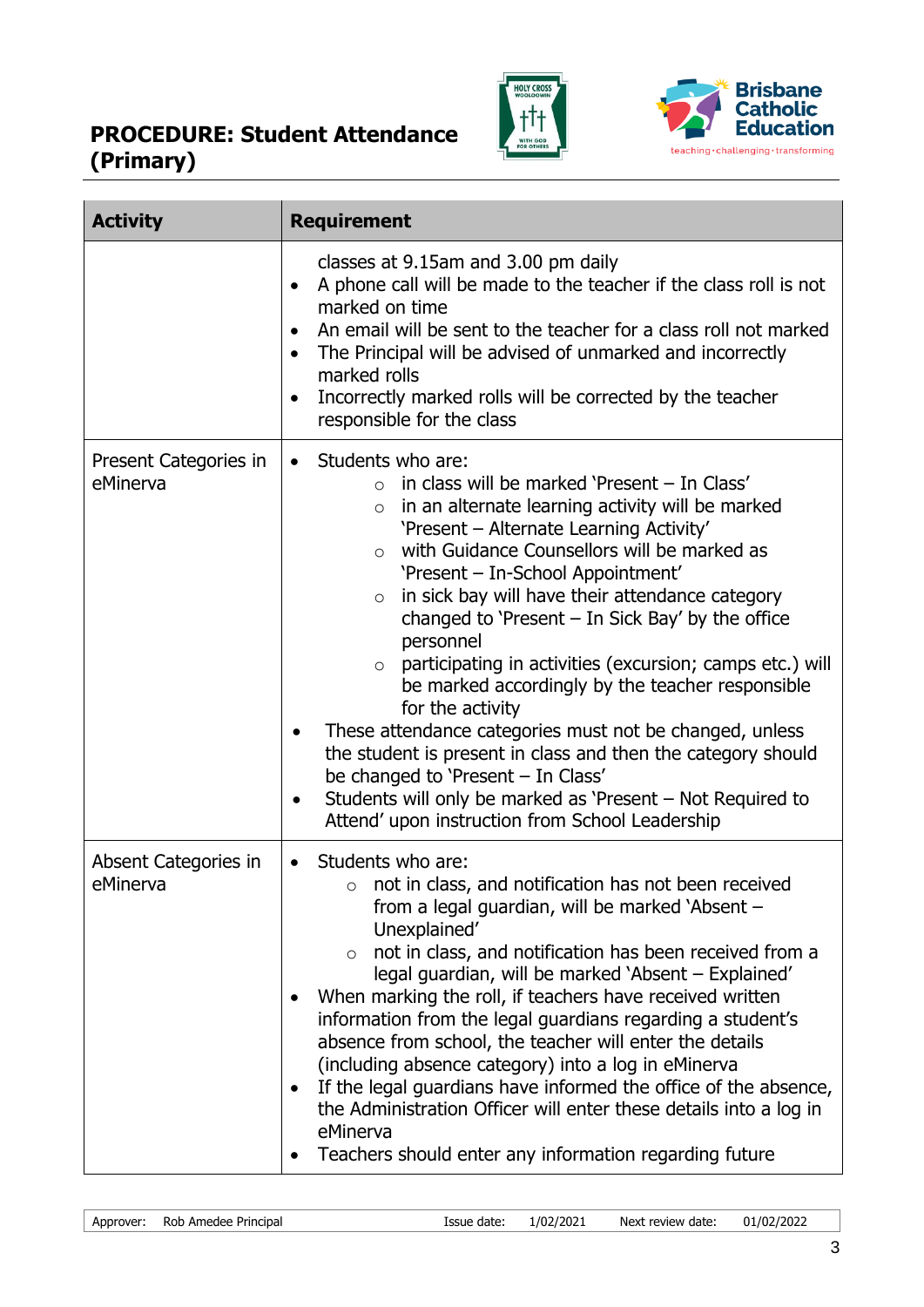



| <b>Activity</b>         | <b>Requirement</b>                                                                                                                                                                                                                                                                                                                                                                                                                                                                                                                                                                                                                                                                                                                                                                                                                               |
|-------------------------|--------------------------------------------------------------------------------------------------------------------------------------------------------------------------------------------------------------------------------------------------------------------------------------------------------------------------------------------------------------------------------------------------------------------------------------------------------------------------------------------------------------------------------------------------------------------------------------------------------------------------------------------------------------------------------------------------------------------------------------------------------------------------------------------------------------------------------------------------|
|                         | planned absences of students by entering a Notified Absence<br>into e-Minerva<br>Any student absent from school without explanation requires<br>same day follow up and reporting to legal guardians on the<br>day of the absence<br>If a student has been previously marked 'Present at school'<br>but they are not in class without permission, the teacher is to<br>ring the office and advise that the student is not present.<br>Office personnel will then inform school leadership that the<br>student is missing. They will then attempt to locate the<br>student who will be dealt with according to the school's<br>Student Behaviour Support Plan<br>Students will only be marked as 'Absent – Not Required to<br>$\bullet$<br>Attend', 'Absent - Truant' or 'Absent - Internal Suspension'<br>upon instruction from school leadership |
| Unexplained<br>Absences | • A notification will be sent to the student's legal guardian/s by<br>approximately 9.30 am each day. The class teacher will follow<br>up any unexplained absences by contacting the student's legal<br>guardians<br>If a student is away for three consecutive days (or earlier if<br>$\bullet$<br>concerned) the class teacher will contact the legal guardians.<br>Past unexplained absences are indicated by the red<br>$\bullet$<br>Unexplained Absence Alert icon on class rolls. When the class<br>teacher receives written explanation of the absence from the<br>student's legal guardian they will update the absence category<br>and enter details into eMinerva with the details                                                                                                                                                     |
| <b>Late Arrivals</b>    | A student is considered to have arrived late any time after the<br>$\bullet$<br>8.40 am bell<br>All students arriving late will sign in at the office and will be<br>$\bullet$<br>given a late slip. This slip needs to be presented to the<br>teacher when arriving in class. If they do not have a late slip,<br>they are to be sent to the office to sign in<br>If teachers observe a student has made a habit of arriving<br>late, or is late for three consecutive days, they will contact the<br>student's legal guardian/s as per this procedure.                                                                                                                                                                                                                                                                                         |
| <b>Early Departures</b> | A student is considered to be leaving early any time before<br>2.35pm. All students leaving early will have permission from<br>the legal guardian, either written or verbally provided.                                                                                                                                                                                                                                                                                                                                                                                                                                                                                                                                                                                                                                                          |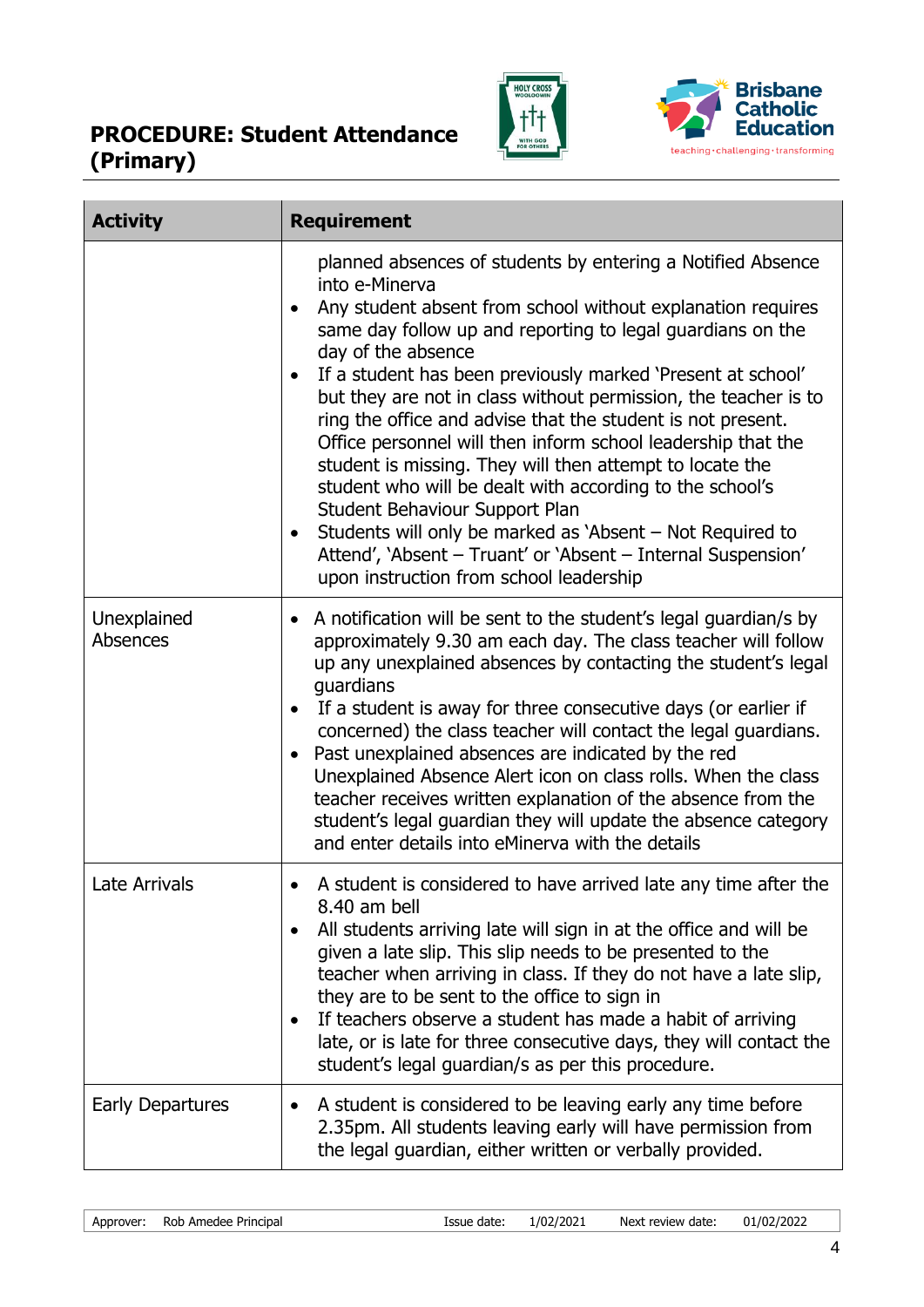



۰

| <b>Activity</b>                          | <b>Requirement</b>                                                                                                                                                                                                                                                                                                                                                                                                                                                                                                                                                                                                                                                                     |
|------------------------------------------|----------------------------------------------------------------------------------------------------------------------------------------------------------------------------------------------------------------------------------------------------------------------------------------------------------------------------------------------------------------------------------------------------------------------------------------------------------------------------------------------------------------------------------------------------------------------------------------------------------------------------------------------------------------------------------------|
|                                          | Collection of students will occur in the school office where the<br>student is signed out by the legal guardian or emergency<br>contact.                                                                                                                                                                                                                                                                                                                                                                                                                                                                                                                                               |
| <b>SMS Messages</b>                      | Unexplained Absences: An SMS message will be sent to the<br>student's legal guardian/s at 9.30am each day advising of any<br>'Unexplained' absences<br>Any incorrect messages caused by incorrect roll-marking will<br>be made known to the APRE/Principal. The Administration<br>Officer will follow up by telephoning the student's legal<br>guardian/s.                                                                                                                                                                                                                                                                                                                             |
| Non-Marking of<br><b>Electronic Roll</b> | If the school computer system is offline, hard copies of all<br>$\bullet$<br>class rolls will be provided by the office. Once the system is<br>online the class teacher will mark the roll so that the records<br>are correct. This may be done the next day if necessary. Only<br>administrators can amend marked rolls in consultation with<br>the Principal.<br>In the event of an evacuation, hard copies of rolls will be<br>$\bullet$<br>taken to the evacuation area to be marked by class teachers.<br>Class teachers will advise the Principal of any unexplained<br>absentees<br>During a lockdown the roll will not be marked                                               |
| <b>Activities</b>                        | An activity will be entered into eMinerva for students<br>$\bullet$<br>attending excursions, camps and other school-based activities<br>A yellow alert will appear next to the student's name on class<br>$\bullet$<br>rolls to indicate the student has a timetable clash. The activity<br>will be marked by the staff member responsible for the event,<br>e.g. 'Present - Work Study'; 'Present - Excursion'. This<br>attendance category will inherit through the rest of the<br>student's timetable for the day<br>These attendance categories must not be changed, unless the<br>student is present at school and then the category should be<br>changed to 'Present - In Class' |
| Relief and supervising<br>staff          | Relief staff will have access to the school portal and eMinerva<br>using their own BCE username and password and are to mark<br>attendance in eMinerva for each class they are supervising.<br>Teaching staff conducting supervision will mark attendance in<br>$\bullet$<br>eMinerva for the class they are supervising                                                                                                                                                                                                                                                                                                                                                               |

Approver: Rob Amedee Principal **Issue date:** 1/02/2021 Next review date: 01/02/2022